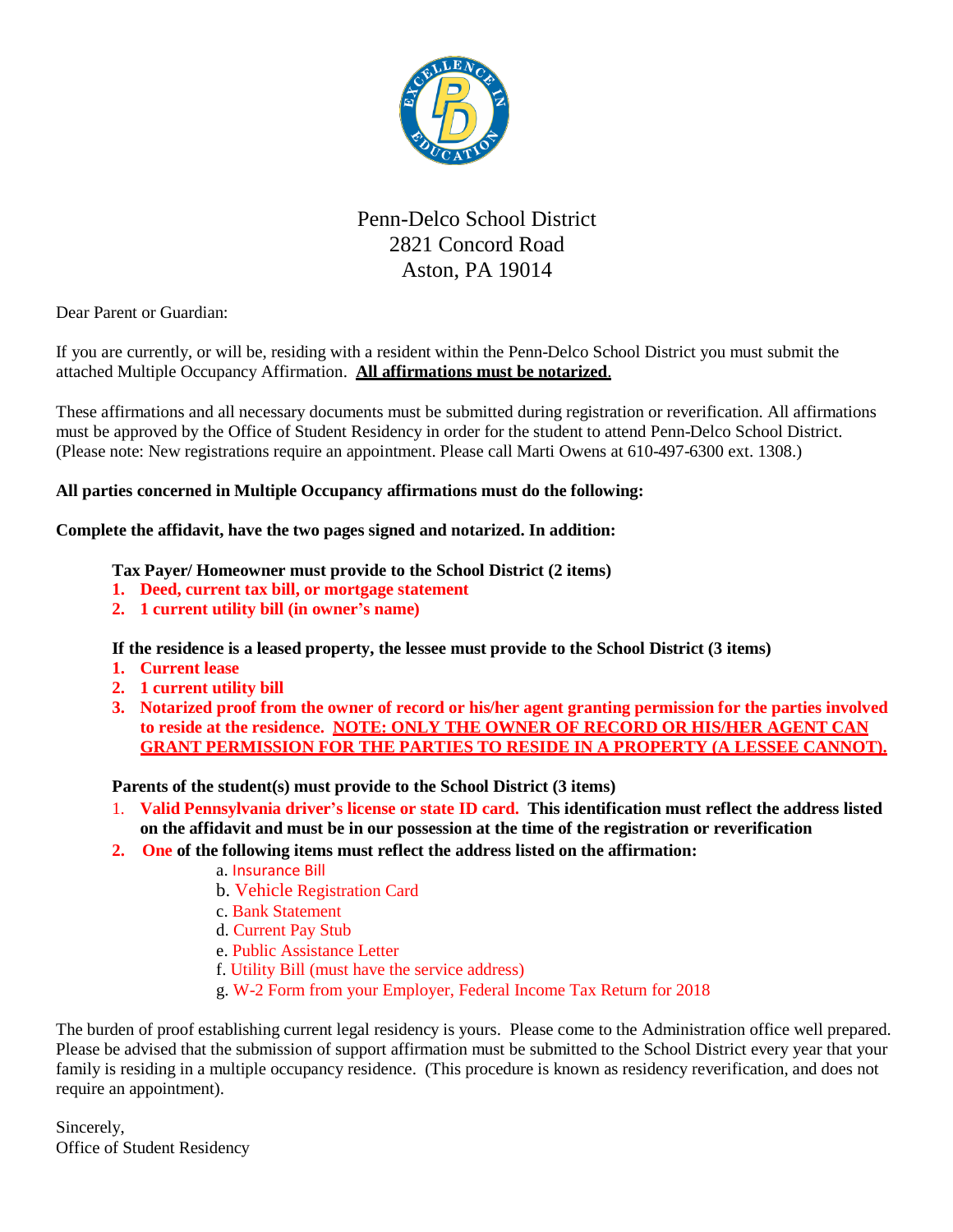

#### **PENN-DELCO SCHOOL DISTRICT SWORN STATEMENT FOR MULTIPLE OCCUPANCY REGISTRATION**

## **(TO BE COMPLETED BY PARENT/GUARDIAN)**

 $D_{\alpha\uparrow\alpha}$ 

 **Document must be notarized**

|                                                                                                                                                                                        |                                                                                                                      | $\mathbf{Date}$ .                                                                                                      |
|----------------------------------------------------------------------------------------------------------------------------------------------------------------------------------------|----------------------------------------------------------------------------------------------------------------------|------------------------------------------------------------------------------------------------------------------------|
|                                                                                                                                                                                        |                                                                                                                      |                                                                                                                        |
|                                                                                                                                                                                        |                                                                                                                      |                                                                                                                        |
|                                                                                                                                                                                        |                                                                                                                      | . I do hereby give the Penn-Delco School District authorization to contact                                             |
|                                                                                                                                                                                        |                                                                                                                      | any/all of the following to verify residency, dependency, and authenticity of all information and documentation I have |
| provided/submitted, relative to the registration of the below named students:                                                                                                          |                                                                                                                      |                                                                                                                        |
| <b>Internal Revenue Service</b><br>$1_{\cdot}$<br>2. Employer<br>3. Welfare Agency                                                                                                     | 4. Previous Landlord or current occupant of former address.<br>5. Bureau of Motor Vehicles<br>6. U.S. Postal Service |                                                                                                                        |
| <b>Students Name (s)</b>                                                                                                                                                               | Grade                                                                                                                | <b>Previous Address</b>                                                                                                |
| <u> 1989 - Johann Stoff, deutscher Stoff, der Stoff, der Stoff, der Stoff, der Stoff, der Stoff, der Stoff, der S</u>                                                                  |                                                                                                                      |                                                                                                                        |
| <u> 1989 - Jan Samuel Barbara, martin da shekarar 1980 - André Samuel Barbara, mashrida a shekarar 1980 - André S</u><br><u> 1989 - Johann Stein, mars an deutscher Stein († 1958)</u> |                                                                                                                      | the contract of the contract of the contract of the contract of the contract of the contract of the                    |
|                                                                                                                                                                                        |                                                                                                                      |                                                                                                                        |

**By signing, I assume responsibility for notifying the Penn-Delco School District should there be any changes in my residency arrangements. I am swearing to the fact that all information provided in this affirmation is correct, and that I have read and understand the following statement.**

State law requires that a student attend the school in the district where the parents officially reside. Therefore, I understand if any of this information proves to be incorrect, the Penn-Delco School District has the right to reject this application or immediately withdraw the student from school district classes if attending. Penn-Delco School District also has the right to collect cost of attendance for the time that the child has been improperly enrolled for the school year. The costs for attendance currently is a minimum of \$11,478.07 for elementary students and \$12,601.69 for secondary students. Knowingly providing false information in this affidavit may also result in a fine of no more than \$300.00 for the benefit of the school district in which the person resides or to perform up to 240 hours of community service, or both. A copy of this affidavit may be submitted to **the Internal Revenue Service.**

**Date:**

**Signed and Sworn to (affirmed) before me** 

 $\frac{1}{2}$  this day of  $\frac{1}{2}$ , 20  $\frac{1}{2}$ .

**Signature of Parent(s)/Guardian**